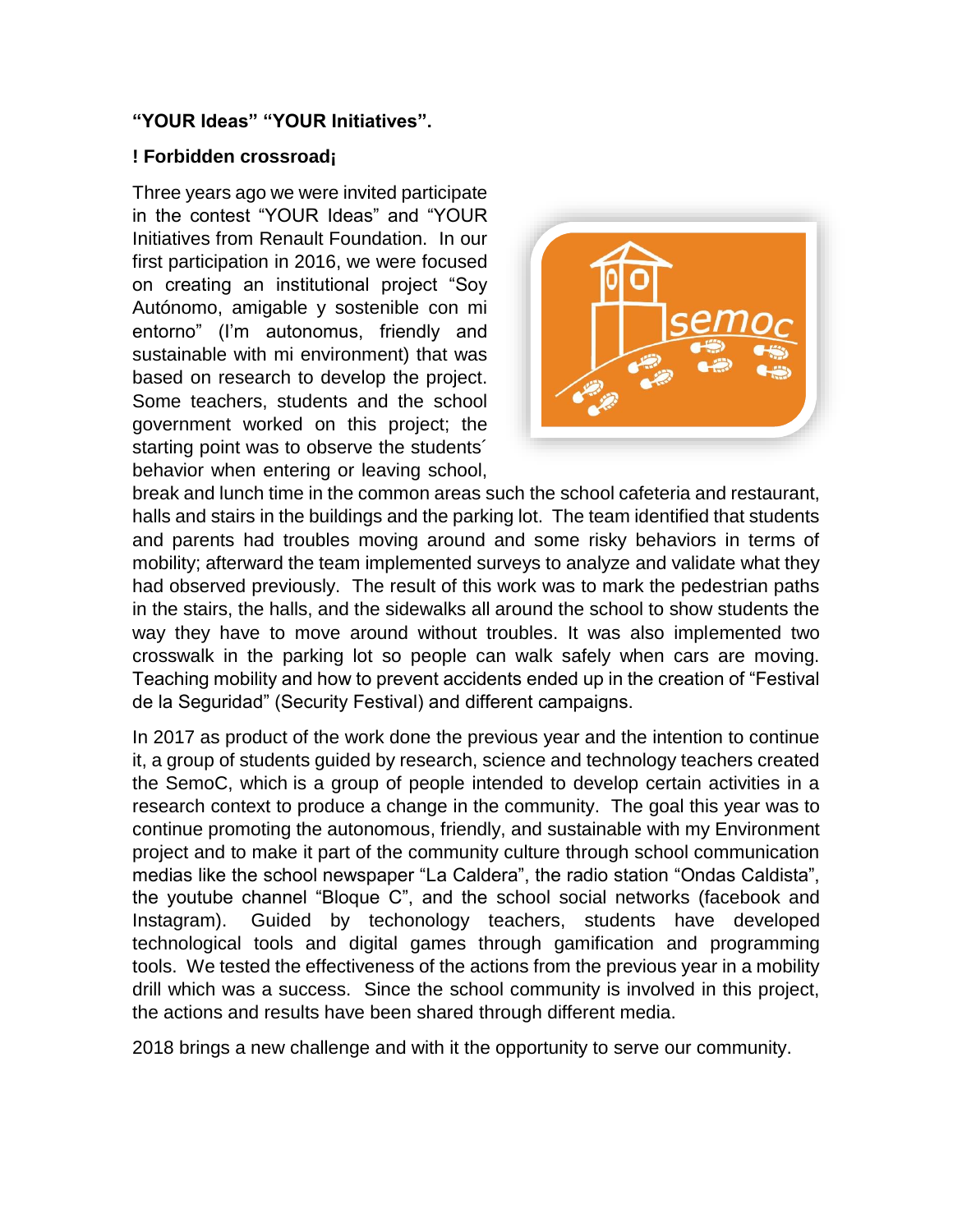## YOUR Ideas

As team work and after checking the actions we have implemented and the objectives we have achieved in terms of mobility. We have observed a new situation that is creating jams when the school starts or ends. The school is located on a two-way street which is marked with double yellow line and means that drivers are not allowed to turn left to enter school. However, many drivers turn left blocking the way for the cars leaving the school and the cars entering on the right way. We have called this situation the forbidden crossroad and thought of some alternatives to avoid the chaotic traffic. Due to this situation affects not only the school community, but also the school neighbors we need to ask for support to the "Universidad Autónoma de Bucaramanga" and the Bucaramanga Municipal Traffic Department. Some strategies we have consider are listed below:

- We have thought about the mobility problems in our school keeping in mind what we have done and the situations we have observed.
- Reflected on the access difficulties resulting from the risky behavior of some drivers that enters the school to leave or pick up students. When drivers make the forbidden turn to the left to enter the school, they cause jams and affects the normal traffic flow of about 80 cars per hour.
- It would be interesting to propose a school access only for drivers entering the school without disturbing the others.
- We are going to make a formal request to the Bucaramanga Municipal Traffic Department presenting the alternatives to improve the mobility around the school and asking for the school zone demarcation in the surrounding area.
- We are going to teach the school community (drivers and pedestrians) to comprehend the importance of obeying the traffic signs through digital games in mobile applications and augmented reality, pedagogical and interactive campaigns regarding the progress of the project using messages, digital leaflets, websites, training for the community.
- We want to invite Bucaramanga Municipal Traffic Department representatives to teach the community the importance of mobility and how it can prevent traffic chaos or accidents.
- We want to propose research projects intended to solve mobility problems in our school, the surrounding areas (mall center) and some other places in the city.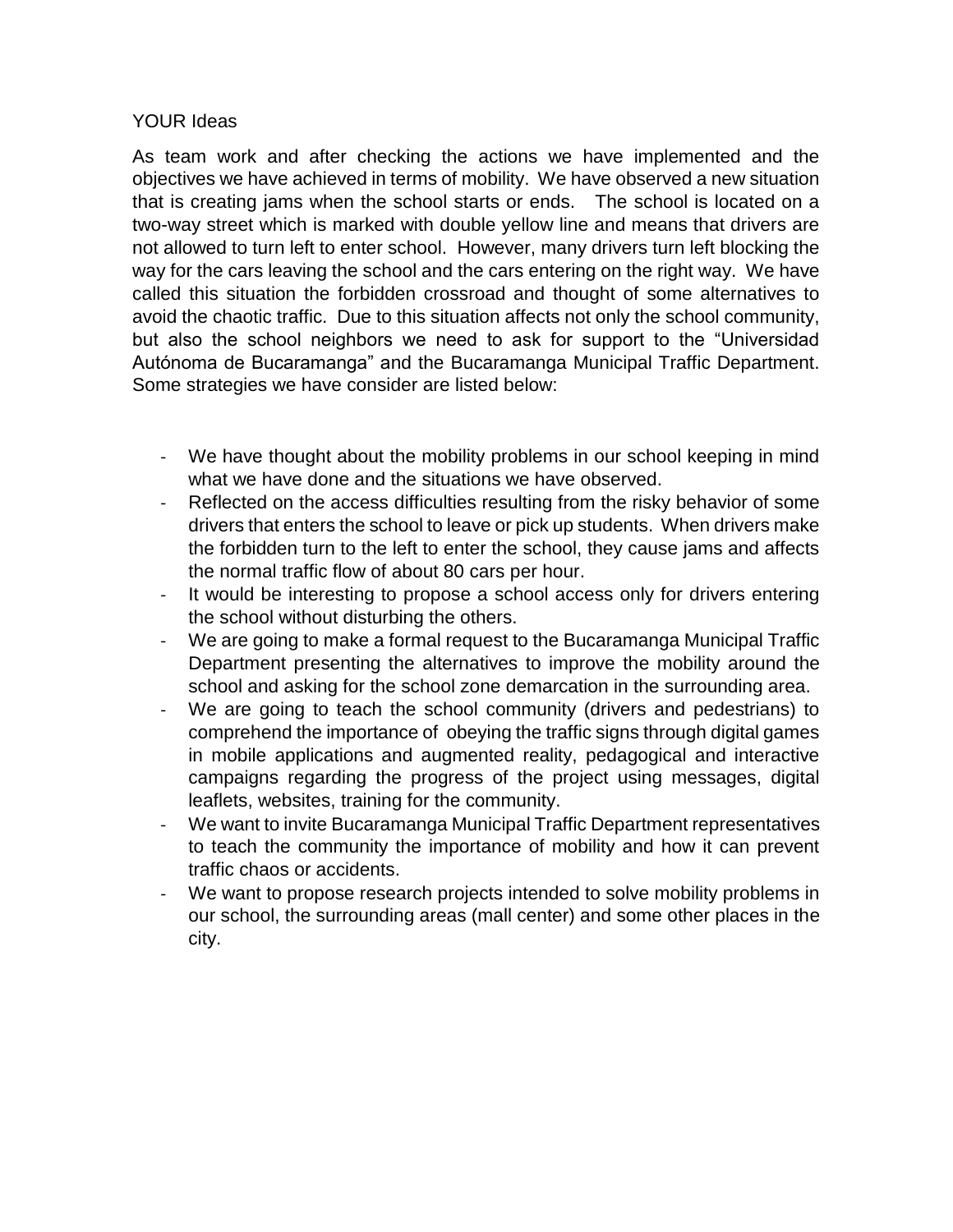## YOUR INITIATIVES

After brainstorming ideas to improve school mobility and traffic, we selected the following activities to implement on this version of the project:





Solutions to the forbidden crossroad

 We implemented a pedagogical campaign to show the proper way to enter the school without breaking the traffic law using leaflets that we gave to students, parents, drivers, neighbors and any pedestrian walking by the school. In the leaflet we show that our solution help drivers to avoid the fine and possible accidents.



institutocaldas.edu.co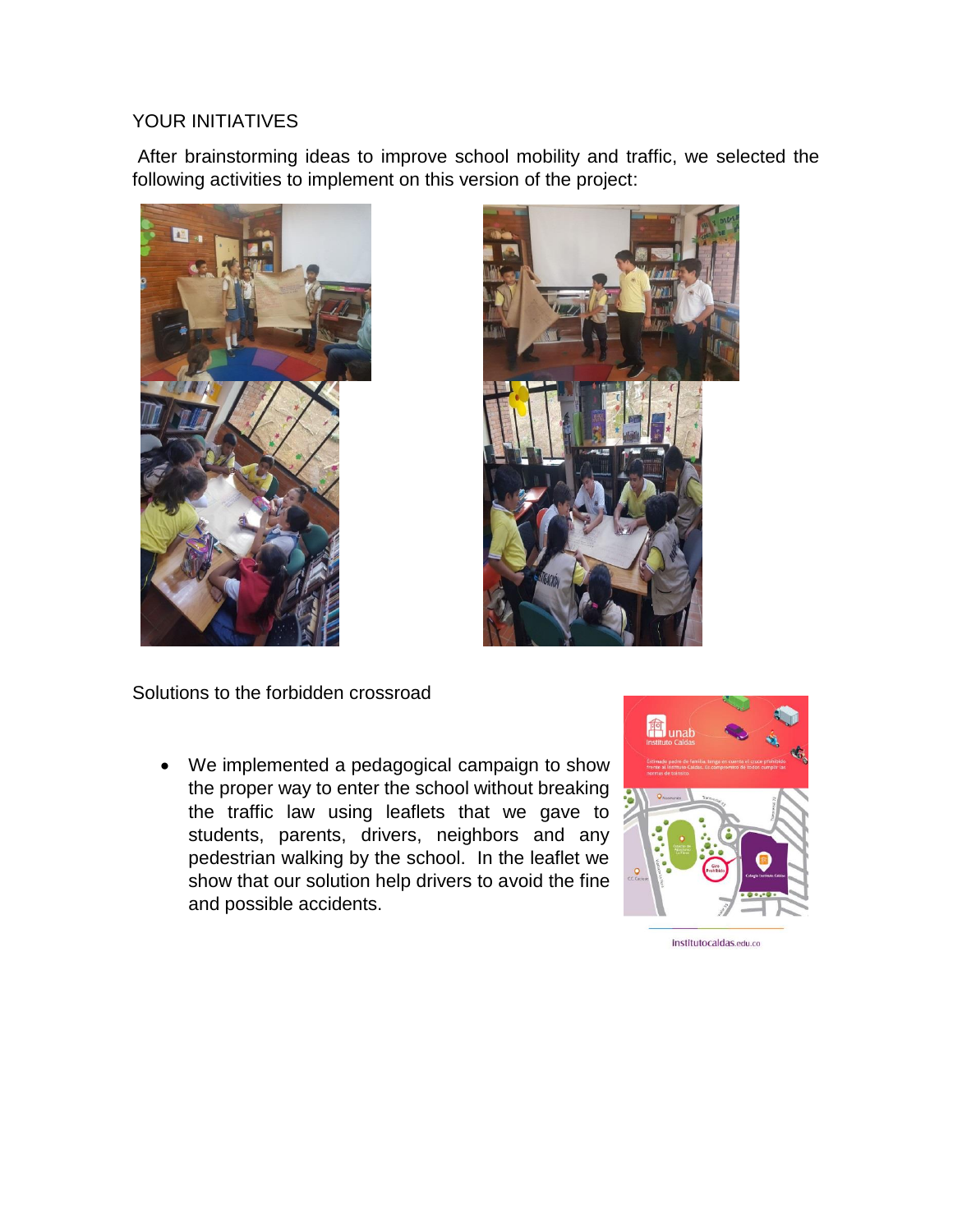We presented a school access proposal for drivers to the school board using a mockup of the school and the surrounding area to show how our proposal enable drivers to enter the school without breaking the traffic laws and affecting the normal flow of cars. We hope after presenting our project, the school board considers to take it to the founders' board at the University, so it can be included into the improving and investment budget.



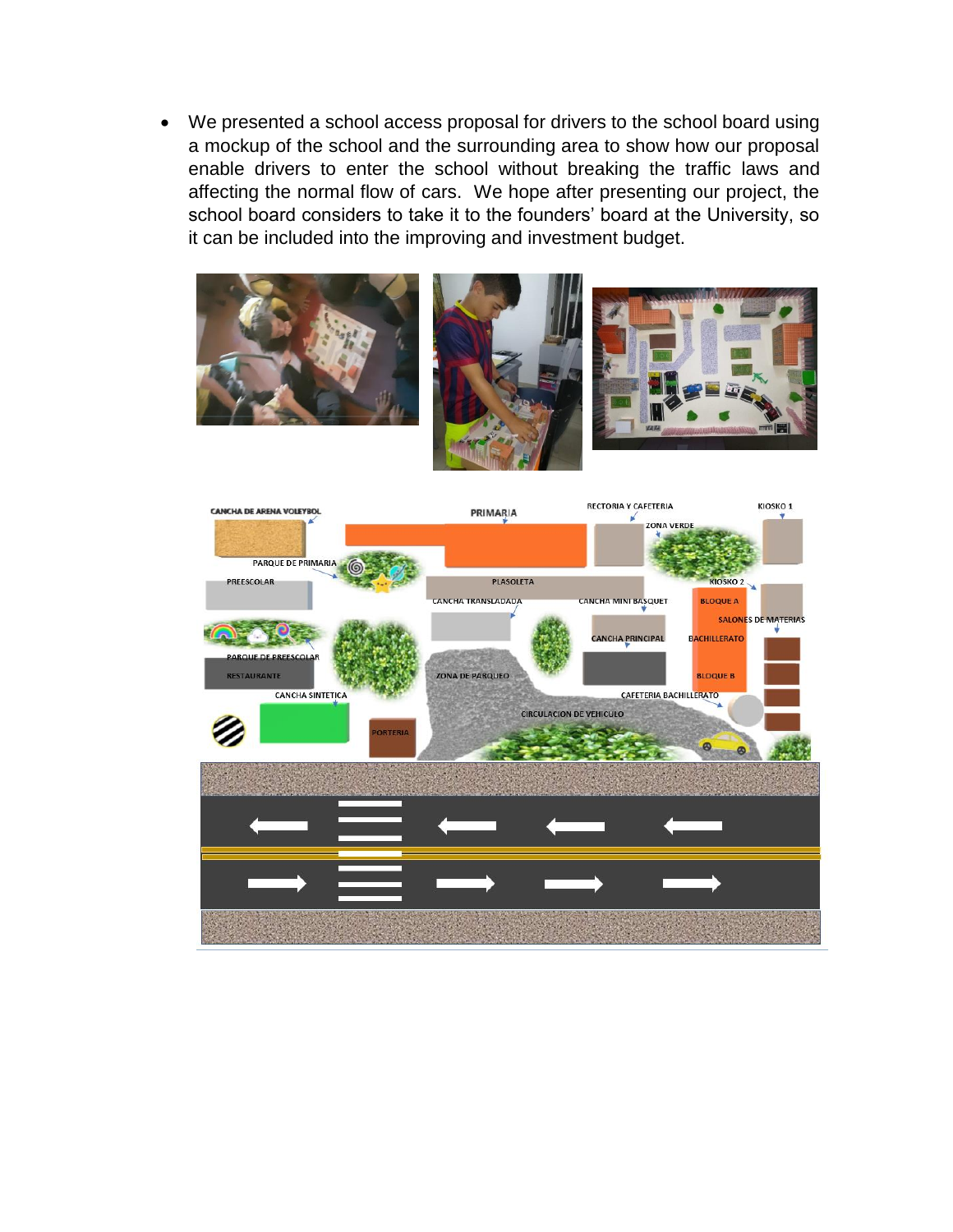We create a research project bank that looks for solutions to mobility problems in our school, the surrounding areas (mall center) and other places in the city. Our solutions include the implementation of different strategies such using gamification and creating mobility games using scratch, mobile applications and augmented reality. We have also implemented pedagogical and interactive campaigns using digital leaflets, websites, workshops and trainings that let us show the progress we have done in terms of a sustainable mobility.









**Data Access to materials we have developed** Link:<https://panel.genial.ly/> Username: [arangel441@unab.edu.co](mailto:arangel441@unab.edu.co) Password: SEMOCALDAS Scratch: <https://scratch.mit.edu/projects/228073345/>